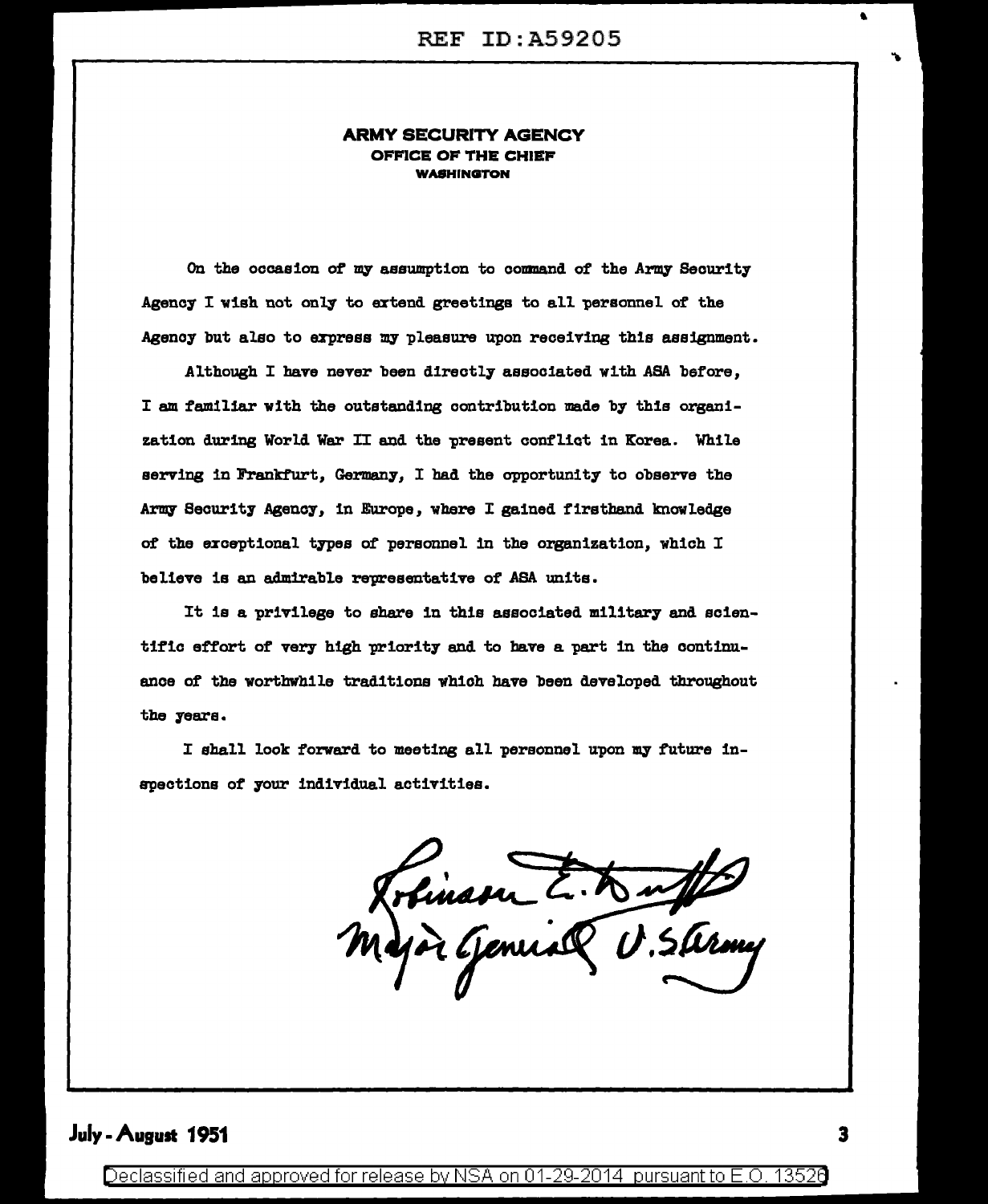ASA REVIEW - July-August 19 REEp. LD6 A59205

**The War in the Ether** :

# **Cryptosecurity at Brest-Litovsk**

**(eautld:o11tlal)** 

**Translated from original German materials By Dr. Ray W. Pettensill** 

Insight into the way the Germans intercepted the Russian traffic and rigged the secret Russian conference room in preparation for the Brest-Litovek conference, provides another interesting chapter in the story of German cryptography. This wae back in November 1917, shortly after the Boleheviki had swept into power.

One of the main goals of the Bolshevik Government immediately after it seized power in the period of World War I was to bring the war to an end. Not merely the war between Russia and the Central Powers, but the World War as a whole and on all fronts. Thie wae the burden of the appeals which went out by radio from .St. Petersburg and Moscow. They were directed to the working population of the Western Powers, and to their organizations and representatives.

But it soon appeared that the political power of these organs was far too small to have any decisive influence on the attitude of the governments of these countries. On the basis of this discovery, the Soviet Government decided on separate negotiations with the Central Powers to bring about a separate peace. On 22 December 1917, at Brest-Litovsk, conversations began between the Russian delegation headed by Joffe and the representatives of the Central Powers whose spokesman was, in the main, General Hoffmenn. The course of the negotiations is, in general, well known; what is not known, however, are certain circumstances which will be mentioned here for the first time.

The special character of these peace negotiations lay in the fact that here there sat at the conference table to end war not merely representatives of the two countries or groups of countries which were in a state of war, but that here two philo-

sophies stood apposed to one another between which - from the point of view of<br>ideologies - there was no bridge. There ideologies - there was no bridge. was added the fact that the Bolshevik Government had been in power only a few weeks, and this power was exercised in the world's largest state. On the side of the Central Powers there was, therefore, a very great interest in gaining insight into the actual situation of the newly created Soviet Union as well as into the thoughts of its delegation. Accordingly, in all haste a Accordingly, in all baste a large radio intercept center was set up in Brest-Lftovsk whose task it wae to intercept all Russian internal radio traffic and to exploit it for the information of the German and.Austrian delegation. A great staff of evaluators and analysts with linguistic ability was at work day and night.

A teletype line for direct exchange of telegrams with the Soviet Government had been placed at the disposal of the Russian delegation. The Russians even had permission to use cipher. The Hughes teleprinter at Brest-Litovsk was operated by Russian personnel.

Without the Russian telegraphers' knowing anything about it, other teleprinters had been wired in parallel with the Hughes teleprinters used to transmit telegrams. The tapes produced here went at once to the cryptanalytic bureau set up especially for the purpose, where 15 cryptanalysts<br>were sitting who began work at once. At were sitting who began work at once. that time the German cryptanalytic service

•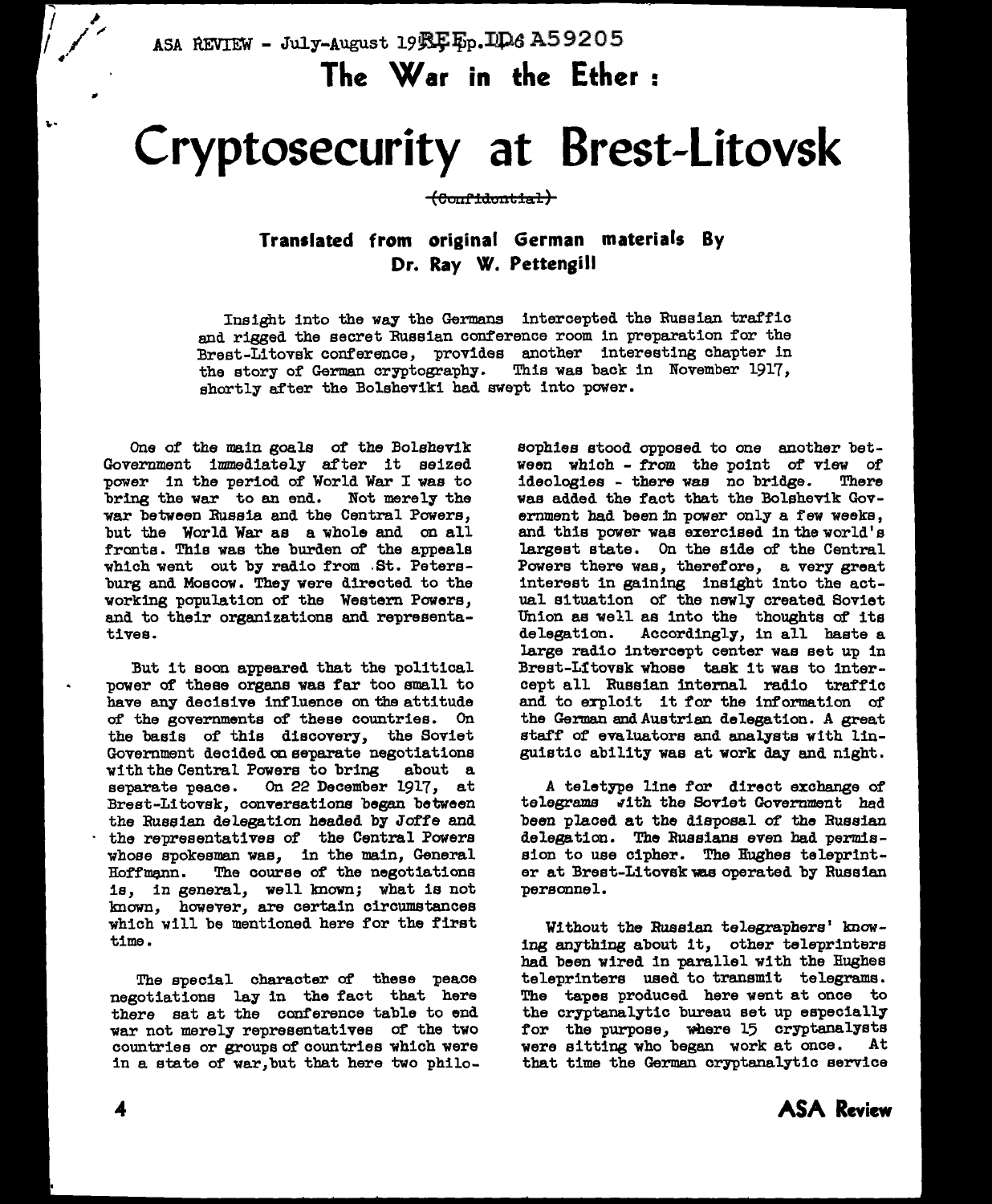succeeded on the third day of the proceedings in solving the cryptographic system used by the Russians. From then on, all<br>incoming and outgoing telegrams could be incoming and outgoing telegrams could deciphered, and General Hoffmann received their contents currently; sometimes the deciphered messages were laid before him during the conversations.

•

Aside from these two intercept devices, there was a third listening device install-<br>ed in Brest-Litovsk. In the conference ed in Brest-Litovsk. room of the Russian delegation,the Germans had installed in the chandelier several microphones from which well-disguised leads ran to a listening room. Here sat several interpreters who took down in shorthand the conversations of the Russians. Moreover, behind the wallpaper in the living. rooms of all members of the Russian delegation there bad been concealed a series of microphones from which there were leads to the above-mentioned listening room. Thus, every conversation of the Russians could be heard.

#### Central Powers Well Informed

The net result of these three listening devices was that the chief negotiator of the delegation of the Central Powers was not only very well--informed at all times regarding the sometimes very unclear situation within the Soviet Union and regarding the actual power of the new government, but was also informed regarding all instructions which the Russian delegation received, all reports which it sent to Moscow, and all ideas discussed within the delega-<br>tion. They knew precisely how far they They knew precisely how far they could go, how far the Russians were ready to go, and what they could answer to the threats of Joffe and later of Trotzky. The Russian delegation could bring up anything it wished, but this did not make the slighest impression on General Hoffmann, since he often knew the enemy's situation better than the Russians themselves.

Twice it happened that General Hoffmann said too much in the heat of debate so that the Russians noticed that their correspondence with Moscow was being read by the Germans. Thereupon, they changed their cryptographic system but this too was broken in barely a week,and the total picture was now the same as before. The Russians, from a technical standpoint. found themselves in a hopeless, defensive position and could not go a single step forward.

#### Then on 10 February 1918 Trotzky declared that Russia regarded the war as ended and would dispense with a formal treaty ef peace, and he broke off the negotiations.

On the German side this step by the Russians was used as a pretext for doing away with the armistice; German troops then occupied Livonia and Esthonia as far as Narva,beginning 18 February 1918, and thus threatened St. Petersburg. The Soviet Government found itself' forced to give in,and on 3 March the treaty was signed at Brest-Litovsk.

In the meanwhile, a government had been formed in the Ukraine which was quite independent of the Bolshevik Government; it had come into being with German support; on 9 February it concluded a separate peace with Germany and Austria-Hungary which provided for the entry of German and Austrian troops into the territory of the Ukraine. Beginning 18 February the troops of the Central Powers marched into the Ukraine, occupied Kiev, Odessa, and Kharkov, and early in May advanced to the Don. In the south the Crimea was occupied.

In spite of the conclusion of peace the ai tuation in the east remained very atrained,indeed - from a military point of view- it became still less favorable than it had been up to February 1918, since in the enormous expanse of the western and eastern Ukraine there was stationed only a relatively thinly distributed force of the<br>Central Powers. The Soviet Government on The Soviet Government on its part now set about with great zeal organizing a new "Red Army," and let it be recognized that ithad no thought of tolerating permanently the situation in the Ukraine.

#### Watchful Eye On Developments

It was now necessary for the Central Powers to keep an exceptionally watchful eye on the development of the situation in the Soviet Union, in order to be protected from surprises. A whole net of radio intercept stations was set up by German and Austrian troops in the Ukraine and in the occupied northern territories, in order to monitor the entire radio traffic within Russia. The results were so good that actually a completely clear picture could be currently secured.

Along with their entire governmental